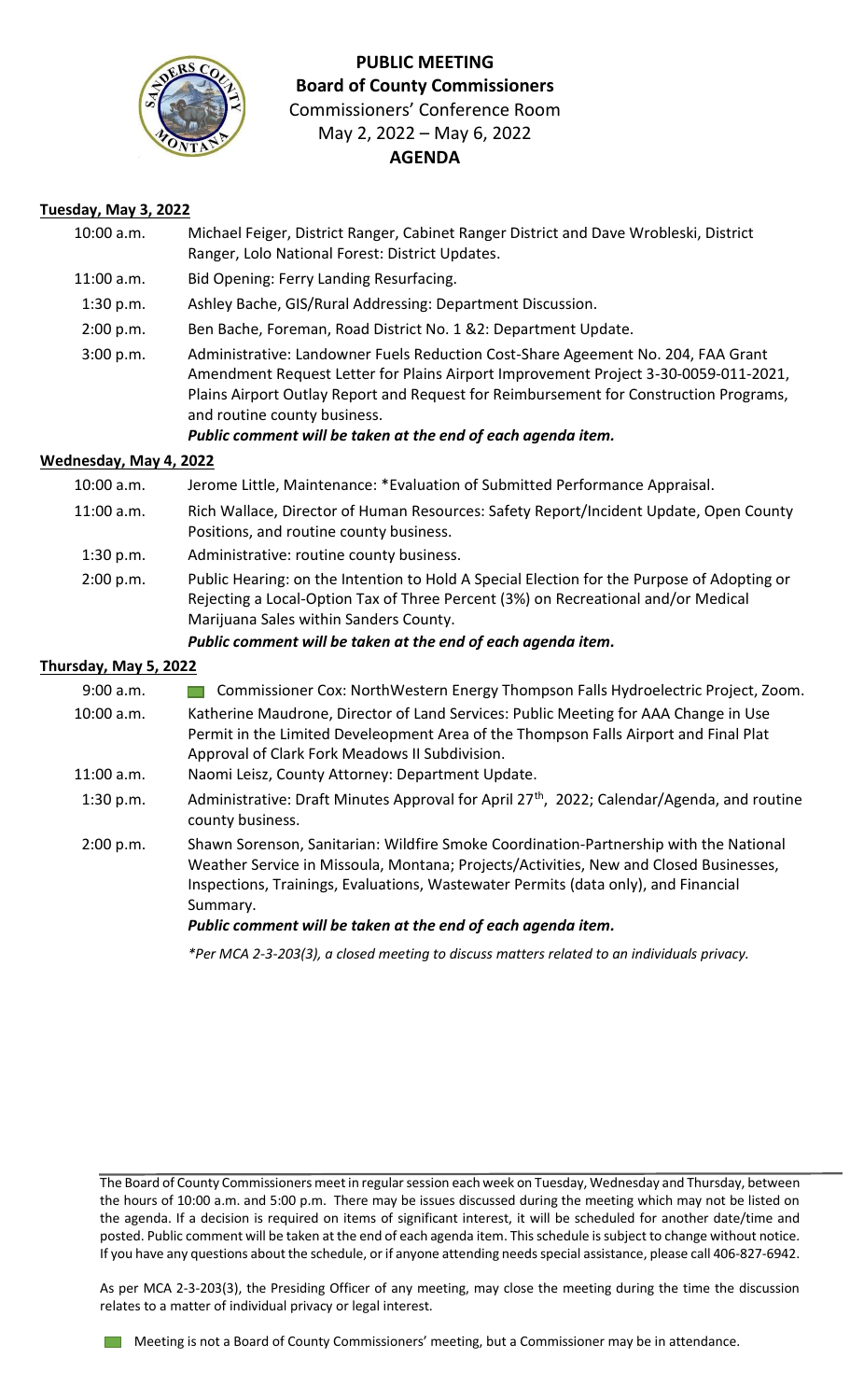

# **PUBLIC MEETING Board of County Commissioners** Commissioners' Conference Room May 9, 2022 – May 13, 2022

### **AGENDA**

#### **Tuesday, May 10, 2022**

| 10:00 a.m.                    | Special District Canvass.                                                                                                                                   |
|-------------------------------|-------------------------------------------------------------------------------------------------------------------------------------------------------------|
| 11:00 a.m.                    | Rich Wallace, Director of Human Resources: Safety Report/Incident Update, Open County<br>Positions, and routine county business.                            |
| 1:30 p.m.                     | Administrative: routine county business.                                                                                                                    |
| 2:00 p.m.                     | Public Hearing: Amended Lot 3 COS 3070MS Subsequent Minor Subdivision.                                                                                      |
|                               | Public comment will be taken at the end of each agenda item.                                                                                                |
| Wednesday, May 11, 2022       |                                                                                                                                                             |
| 1:00 p.m.                     | Board of Health: Health Officer Interview No. 1.                                                                                                            |
| 2:00 p.m.                     | Board of Health: Health Officer Interview No. 2.                                                                                                            |
|                               | Public comment will be taken at the end of each agenda item.                                                                                                |
| 6:00 p.m.                     | Sanders County Fair Commission Meeting, Fairgrounds, Plains.                                                                                                |
| <b>Thursday, May 12, 2022</b> |                                                                                                                                                             |
| 10:00 a.m.                    | Katherine Maudrone, Director of Land Services: Final Plat Approval of Clark Fork Meadows<br>II Subdivision.                                                 |
| $11:00$ a.m.                  | Karen Morey, Director of Public Health: *Evaluation of Submitted Performance Appraisal.                                                                     |
| $11:30$ a.m.                  | Ian Wargo, Robert Peccia & Associates via Teleconference: Hot Springs Airport Discussion.                                                                   |
| <b>CANCELLED</b>              | Director of Public Health Interview, Zoom.                                                                                                                  |
| 2:30 p.m.                     | Board of Health: Health Officer Interview No. 3.                                                                                                            |
| 3:00 p.m.                     | <b>Audit County Claims.</b>                                                                                                                                 |
| 3:30 p.m.                     | Administrative: Draft Minutes Approval for April 27 <sup>th</sup> , 2022 and May 3-5 <sup>th</sup> , 2022;<br>Calendar/Agenda, and routine county business. |
|                               | Public comment will be taken at the end of each agenda item.                                                                                                |
|                               |                                                                                                                                                             |

*\*Per MCA 2-3-203(3), a closed meeting to discuss matters related to an individuals privacy.*

The Board of County Commissioners meet in regular session each week on Tuesday, Wednesday and Thursday, between the hours of 10:00 a.m. and 5:00 p.m. There may be issues discussed during the meeting which may not be listed on the agenda. If a decision is required on items of significant interest, it will be scheduled for another date/time and posted. Public comment will be taken at the end of each agenda item. This schedule is subject to change without notice. If you have any questions about the schedule, or if anyone attending needs special assistance, please call 406-827-6942.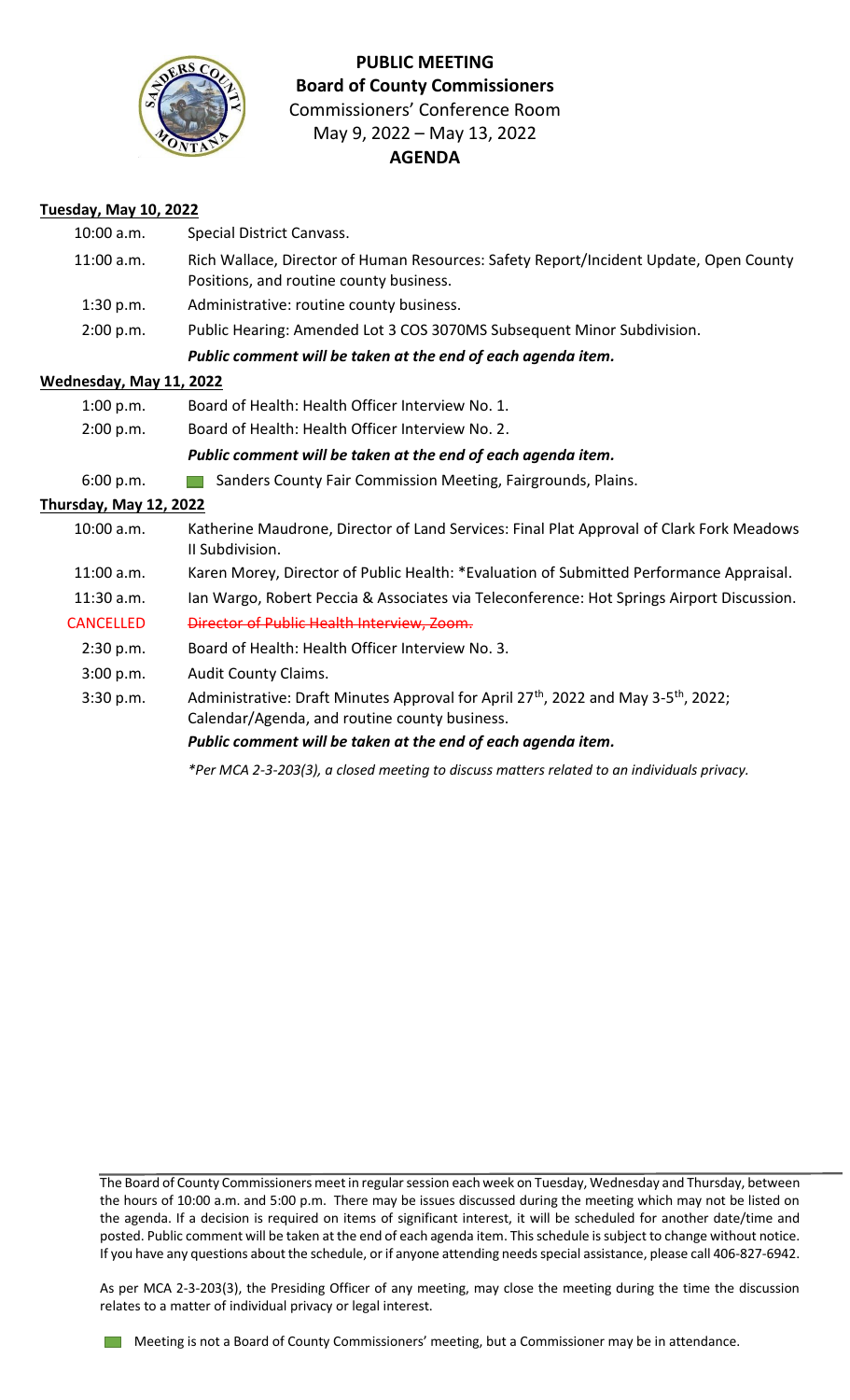

## **PUBLIC MEETING Board of County Commissioners** Commissioners' Conference Room May 16, 2022 – May 20, 2022

### **AGENDA**

#### **Tuesday, May 17, 2022**

|                                | The regular session is cancelled.                                                                                                                                                                                          |
|--------------------------------|----------------------------------------------------------------------------------------------------------------------------------------------------------------------------------------------------------------------------|
| 10:00 a.m.                     | Commissioner Magera: Western MT Area VI, Agency on Aging Board Meeting, Polson,                                                                                                                                            |
|                                | MT.                                                                                                                                                                                                                        |
| 12:30 p.m.                     | Montana State Historic Preservation Review Board Meeting, Zoom.                                                                                                                                                            |
| <u>Wednesday, May 18, 2022</u> |                                                                                                                                                                                                                            |
| 10:00 a.m.                     | Sanders County Refuse District Board Meeting: agenda posted separately.                                                                                                                                                    |
| 11:00 a.m.                     | Rich Wallace, Director of Human Resources: Safety Report/Incident Update, Open County<br>Positions, and routine county business.                                                                                           |
| 1:30 p.m.                      | Nichol Scribner, Clerk and Recorder/Treasurer/Superintendent of Schools: Fiscal Year<br><b>Budget Preparation Meeting.</b>                                                                                                 |
| 2:00 p.m.                      | Shannon Chamberlain, Montana Association of Counties (MACo) and Dave Montelius,<br>PayneWest Insurance: PCT/WCT Insurance Renewal Meeting.                                                                                 |
| 3:00 p.m.                      | John Marshall, Sanders County DUI Task Force: Fiscal Year 2022/2023 Annual Plan.                                                                                                                                           |
| 3:30 p.m.                      | Administrative: Agreement between Sanders County and Schutz Foss Architects, P.C., for<br>the Sanders County 911 Dispatch Center and routine county business.                                                              |
|                                | Public comment will be taken at the end of each agenda item.                                                                                                                                                               |
| <u>Thursday, May 19, 2022</u>  |                                                                                                                                                                                                                            |
| 10:00 a.m.                     | Katherine Maudrone, Director of Land Services: Decision on Amended Lot 3 COS<br>3010MS/Buckhill Financial LLC; Birdland Bay RV Park Preliminary Approval, and Final Plat<br>Approval of Clark Fork Meadows II Subdivision. |
| <b>CANCELLED</b>               | Naomi Leisz, County Attorney: *Litigation Discussion.                                                                                                                                                                      |
| 11:30 a.m.                     | Administrative: Draft Minutes Approval for May 10-12 <sup>th</sup> , 2022; Calendar/Agenda, and<br>routine county business.                                                                                                |
| 1:30 p.m.                      | Mark Sheets, Mayor, City of Thompson Falls: Discussion on Thompson Falls Public Library's<br>Interlocal Agreement.                                                                                                         |

*Public comment will be taken at the end of each agenda item.*

The Board of County Commissioners meet in regular session each week on Tuesday, Wednesday and Thursday, between the hours of 10:00 a.m. and 5:00 p.m. There may be issues discussed during the meeting which may not be listed on the agenda. If a decision is required on items of significant interest, it will be scheduled for another date/time and posted. Public comment will be taken at the end of each agenda item. This schedule is subject to change without notice. If you have any questions about the schedule, or if anyone attending needs special assistance, please call 406-827-6942.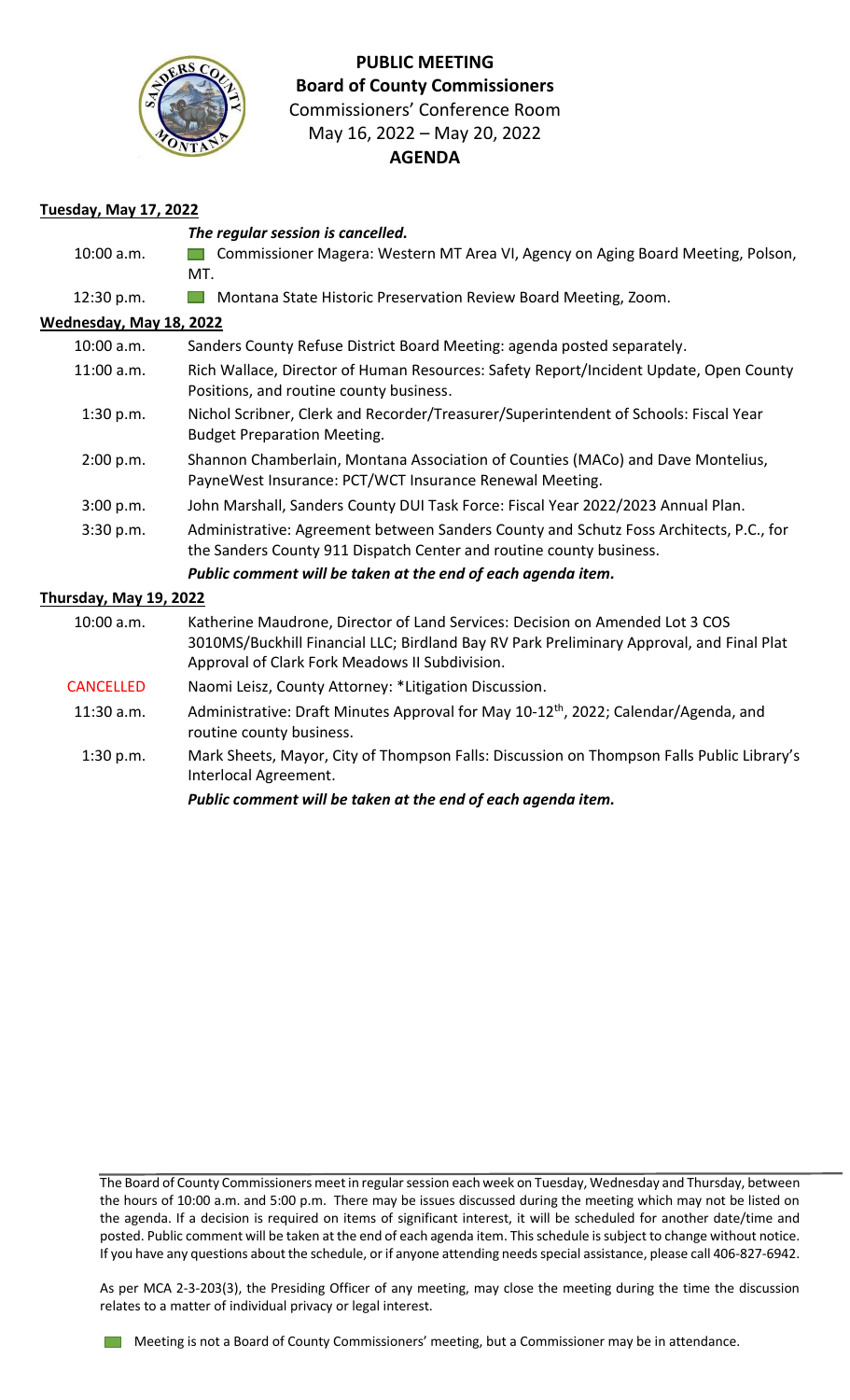

## **PUBLIC MEETING Board of County Commissioners** Commissioners' Conference Room

May 23, 2022 – May 27, 2022

## **AGENDA**

| <b>Tuesday, May 24, 2022</b> |                                                                                                                                                                                                     |  |
|------------------------------|-----------------------------------------------------------------------------------------------------------------------------------------------------------------------------------------------------|--|
| 6:00 p.m.                    | Livestock Emergency Evacuation and Shelter Meeting, Justice Courtroom, Courthouse,<br>Thompson Falls.<br>Public comment will be taken at the end of each agenda item.                               |  |
| Wednesday, May 25, 2022      |                                                                                                                                                                                                     |  |
|                              | The regular session is cancelled.                                                                                                                                                                   |  |
| 10:00 a.m.                   | Commissioner Margera: Sanders County Board of Health Bylaw Committee Meeting.                                                                                                                       |  |
| 11:00 a.m.                   | Commissioner Cox: Sanders County Community Housing Organization Board Meeting,<br>Thompson Falls.                                                                                                   |  |
| 1:30 p.m.                    | Audit County Claims.                                                                                                                                                                                |  |
|                              | Public comment will be taken at the end of each agenda item.                                                                                                                                        |  |
| Thursday, May 26, 2022       |                                                                                                                                                                                                     |  |
| 10:00 a.m.                   | Katherine Maudrone, Director of Land Services: Clark Fork Meadows II Final Plat Approval<br>and Salish Shores IV Phase 9 Final Plat Approval.                                                       |  |
| $11:00$ a.m.                 | Health Officer Interview Decision.                                                                                                                                                                  |  |
| 11:30 a.m.                   | Administrative: Draft Minutes Approval for May 18 & 19 <sup>th</sup> , 2022; Calendar/Agenda, and<br>routine county business.                                                                       |  |
| 1:30 p.m.                    | County Journal Voucher and Budget Review.                                                                                                                                                           |  |
| <b>CANCELLED</b>             | Michael Feiger, District Ranger, Lolo National Forest: Koontenai National Forest Supervisor<br>Introduction.                                                                                        |  |
| 2:00 p.m.                    | Rich Wallace, Director of Human Resources: Safety Report/Incident Update, Open County<br>Positions, and routine county business. (Meeting moved from 4:00 p.m. to 2:00 p.m. due to<br>cancellation) |  |
| 3:00 p.m.                    | Bill Naegeli, Office of Emergency Mangement: Department Update.                                                                                                                                     |  |
| 3:30 p.m.                    | Bid Opening: Graves Creek Temporary Bridge.                                                                                                                                                         |  |
|                              | Public comment will be taken at the end of each agenda item.                                                                                                                                        |  |

#### **Friday, May 27, 2022**

9:00 a.m. Audit County Payroll.

The Board of County Commissioners meet in regular session each week on Tuesday, Wednesday and Thursday, between the hours of 10:00 a.m. and 5:00 p.m. There may be issues discussed during the meeting which may not be listed on the agenda. If a decision is required on items of significant interest, it will be scheduled for another date/time and posted. Public comment will be taken at the end of each agenda item. This schedule is subject to change without notice. If you have any questions about the schedule, or if anyone attending needs special assistance, please call 406-827-6942.